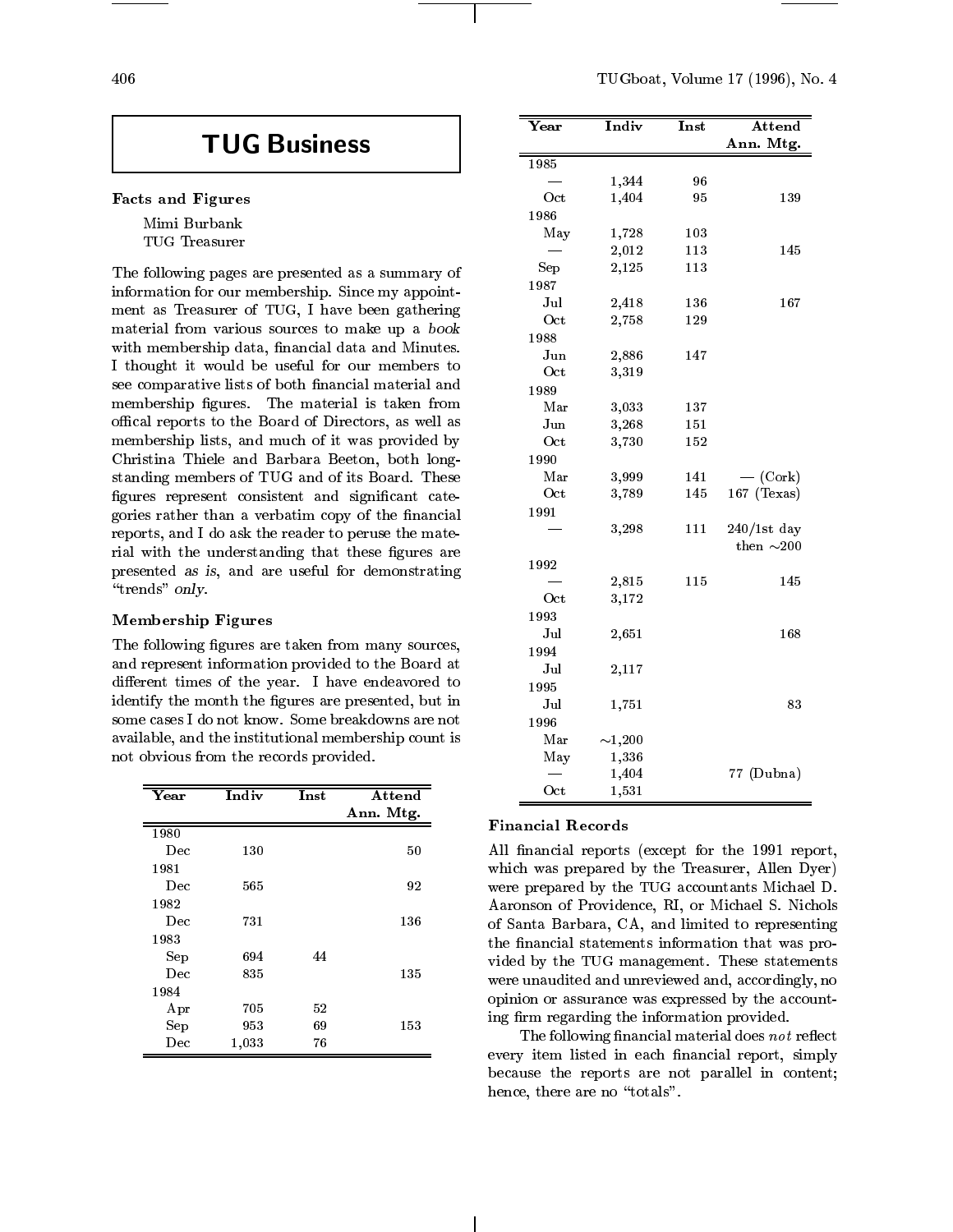| ļ                     |  |
|-----------------------|--|
| I<br>י<br>ו<br>ŗ      |  |
| TO OF DOMESTIC STORES |  |
| i                     |  |
| i<br>I                |  |
| 5<br>l                |  |

| NAJI                              | 1995                     | 1994         | 1993         | 1992             | 1991                           | 1990                       | 1989             | 1988               | 1987                                  | 1986      |
|-----------------------------------|--------------------------|--------------|--------------|------------------|--------------------------------|----------------------------|------------------|--------------------|---------------------------------------|-----------|
| INCOME<br><b>REVENUE</b>          |                          |              |              |                  |                                |                            |                  |                    |                                       |           |
| $\overline{\text{D}}$ ues         | \$95,462                 | 123,234<br>ക | 159,084<br>ക | \$205,195        | 190, 410<br>ക                  | 170,968<br>ക               | $00'101$ \$      | \$127,013          | \$161,596                             | \$94,420  |
| Mtg/Courses                       | 39,738                   | 64,219       | 58,044       | 134,791          | 117,702                        | 206,438                    | 222,148          | 162,674            | 207,395                               | 204,831   |
| <b>Sales</b>                      | $37,\!761$               | 74,785       | 44,628       | 114,693          | 132,563                        | 190,353                    | 220,738          | 205,129            | 169,366                               | 167,690   |
| Contrib                           | 32,371                   | 17,735       | 8,080        | $15,\!530$       | 10,694                         | 9,157                      | 8,222            | 9,233              | 12,423                                | 8,807     |
| Advertising                       | ╬                        | 2,942        | 655          | 38,077           | 34,690                         | 32,980                     | 36,935           | 21,985             | 16,345                                | 7,999     |
| Royalties                         | 2,219                    | 3,658        | 5,300        |                  | See the line listed as Contrib |                            |                  |                    | - Knuth royalties were included there |           |
| Interest                          | 2654                     | 2,498        | 2,421        | 3,733            | 6,915                          | 13,175                     | $21,\!578$       | 16,162             | 11,699                                | 5,298     |
| <b>EXPENSES</b>                   |                          |              |              |                  |                                |                            |                  |                    |                                       |           |
| Salaries                          | $8\,73,844$              | 87,515<br>ക  | 72,875<br>ക  | 0.550            | \$122,485                      | 8154,878                   | $\sqrt{141,217}$ | $\sqrt{8}$ 129,638 | $\$~147,\!054$                        | \$134,881 |
| Taxes/Benefits                    | 6,068                    | 12,494       | 22,563       | 38,381           | 24,256                         | 38,437                     | 37,164           | 39,442             | (incl. in salaries)                   |           |
| Publications                      | 33,125                   | 23,042       | 34,888       | 45,127           | 79,044                         | 94,225                     | 114,849          | 60,238             | 125,538                               | 150,732   |
| Mtg/Courses                       | 29,909                   | 59,302       | 37,509       | 88,649           | 60,214                         | 147,694                    | 118,458          | 88,955             | 137,850                               | 89,953    |
| Cost Goods Sold                   | 14,293                   | 30,373       | 19,442       | 56,311           | 66,362                         | 101,858                    | 133,630          | 125,130            | not itemized                          |           |
| Rent                              | 11,815                   | 14,581       | 15,076       | 17,000           | 12,000                         | 10,900                     | 10,809           | 9,025              |                                       |           |
| Communic/Utils                    | 4,017                    | 4,608        | 5,451        | 6,530            | 5,804                          | 6,885                      | 4,685            | 4,429              | These expenses                        |           |
| <b>Bank Charges</b>               | 2,077                    | 3,106        | 5,615        | 6,492            | 1,414                          | 172                        | 3,172            | 2,703              | were lumped under                     |           |
| $\mathrm{Postage}/\mathrm{Maing}$ | 2,027                    | 7,297        | 13,992       | 20,351           | 14,008                         | 13,014                     | 17,954           | 16,764             | "Administrative                       |           |
| Print/Copy                        | 823                      | 3,444        | 8,333        | 9,459            | 310                            | 1,629                      | 12,803           | 11,453             | $Costs^{\prime\prime}$ and            |           |
| ${\rm Legal/Acting}$              | 3,123                    | 4,148        | 10,402       | 6,494            | 10,018                         | 3,883                      | 3,144            | 12,276             | were included under                   |           |
| Insurance                         | 4,541                    | 2,651        | 2,334        | 1,004            | 1,462                          | 3,616                      | 4,020            | 2,369              | "Salaries",                           |           |
| Consultants                       | 1,854                    | 2,721        | 8,890        | 139              | 8,208                          | 8,482                      | 5,686            | $\frac{1}{\tau}$   | above                                 |           |
| Equip Maint                       | 1,164                    | 910          | 2,280        | $2,175$          | 3,634                          | 3,997                      | $1,\!500$        | $\frac{1}{\tau}$   | Ξ                                     |           |
| Prop Tax                          | $\overline{\phantom{1}}$ | 575          | 453          | ╬                | $\frac{1}{\mathsf{L}}$         | $\frac{1}{\mathsf{L}}$     | ╬                | $\frac{1}{\tau}$   | $\equiv$                              |           |
| <b>Bad Debts</b>                  | 5,053                    | 5,983        | 18,501       | $\frac{1}{\tau}$ | $\frac{1}{\tau}$               | 1,797                      | 1,263            | 2,456              | $\equiv$<br>Ξ                         |           |
| Committee Exp<br><b>CASH FLOW</b> | Ÿ                        | ᠲ            | ╬            | 9,764            | 6,671                          | 8,266                      | 10,266           | 11,307             |                                       |           |
| Cash                              |                          |              |              |                  |                                |                            |                  |                    |                                       |           |
| Beginning of Year <sup>1</sup>    | \$142,594                | 113,588<br>ക | \$167,573    | \$181,972        | $\gamma$ .<br>ക                | $\tilde{\mathcal{L}}$<br>ക | \$247,072        | \$254,279          | \$143,503                             | \$44,584  |
| Cash                              |                          |              |              |                  |                                |                            |                  |                    |                                       |           |
| <b>End of Year</b>                | 149,291                  | 121,428      | 111,326      | 167,573          | 181,982                        | $\tilde{\mathcal{L}}$      | 243,541          | 147,072            | 311,835                               | 143,503   |
| Excess/(Deficiency)               |                          |              |              |                  |                                |                            |                  |                    |                                       |           |
| Revenue Over                      |                          |              |              |                  |                                |                            |                  |                    |                                       |           |
| Expenses                          | 9,413                    | 7,840        | (15, 951)    | 3,404            | 3,448                          | (92, 860)                  | (3,531)          | (7,207)            | 168,322                               | 98,919    |

 $\overline{\phantom{a}}$ 

 $\overline{\phantom{a}}$ 

TUGboat, Volume 17 (1996), No. 4 407

 $\frac{1}{1} \left( \frac{1}{1} \right)^{2} \left( \frac{1}{1} \right)^{2} \left( \frac{1}{1} \right)^{2} \left( \frac{1}{1} \right)^{2} \left( \frac{1}{1} \right)^{2} \left( \frac{1}{1} \right)^{2} \left( \frac{1}{1} \right)^{2} \left( \frac{1}{1} \right)^{2} \left( \frac{1}{1} \right)^{2} \left( \frac{1}{1} \right)^{2} \left( \frac{1}{1} \right)^{2} \left( \frac{1}{1} \right)^{2} \left( \frac{1}{1} \right)^{2} \left( \frac$ 

 $\sim$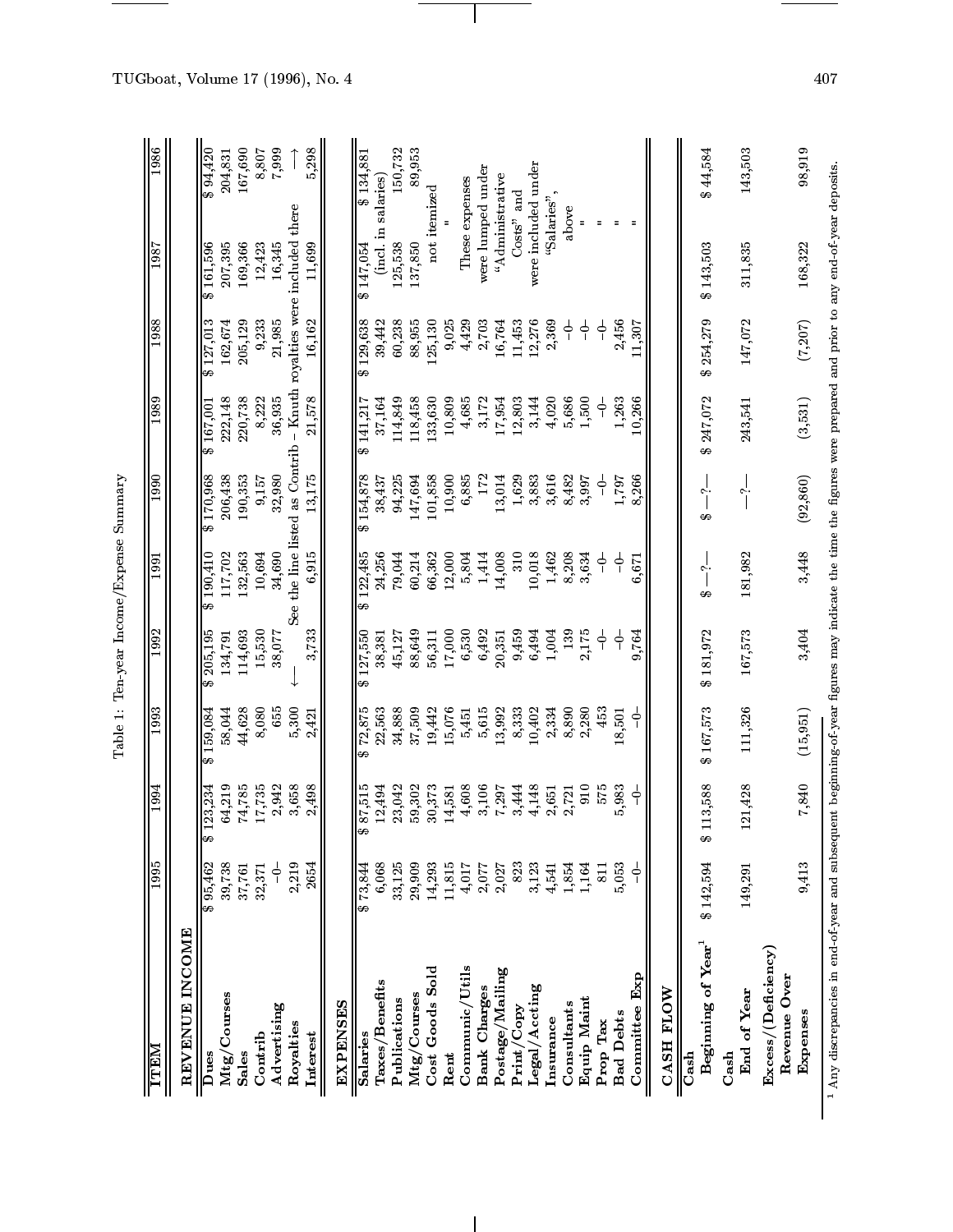408 TUGboat, Volume 17 (1996), No. 4

 $\begin{tabular}{l} \multicolumn{2}{c} {\textbf{1}} & \multicolumn{2}{c} {\textbf{1}} & \multicolumn{2}{c} {\textbf{1}} \\ \multicolumn{2}{c} {\textbf{1}} & \multicolumn{2}{c} {\textbf{1}} & \multicolumn{2}{c} {\textbf{1}} \\ \multicolumn{2}{c} {\textbf{1}} & \multicolumn{2}{c} {\textbf{1}} & \multicolumn{2}{c} {\textbf{1}} \\ \multicolumn{2}{c} {\textbf{1}} & \multicolumn{2}{c} {\textbf{1}} & \multicolumn{2}{c} {\textbf{1}} \\ \multicolumn{2}{c} {\textbf{1}} & \multicolumn$ 

 $\sim$  100  $\sim$ 

 $\top$ 

 $\overline{1}$ 

 $\frac{1}{\sqrt{2\pi}}\left( \frac{1}{\sqrt{2\pi}}\right) \left( \frac{1}{\sqrt{2\pi}}\right) \left( \frac{1}{\sqrt{2\pi}}\right) \left( \frac{1}{\sqrt{2\pi}}\right) \left( \frac{1}{\sqrt{2\pi}}\right) \left( \frac{1}{\sqrt{2\pi}}\right) \left( \frac{1}{\sqrt{2\pi}}\right) \left( \frac{1}{\sqrt{2\pi}}\right) \left( \frac{1}{\sqrt{2\pi}}\right) \left( \frac{1}{\sqrt{2\pi}}\right) \left( \frac{1}{\sqrt{2\pi}}\right) \left( \frac{1}{\sqrt$